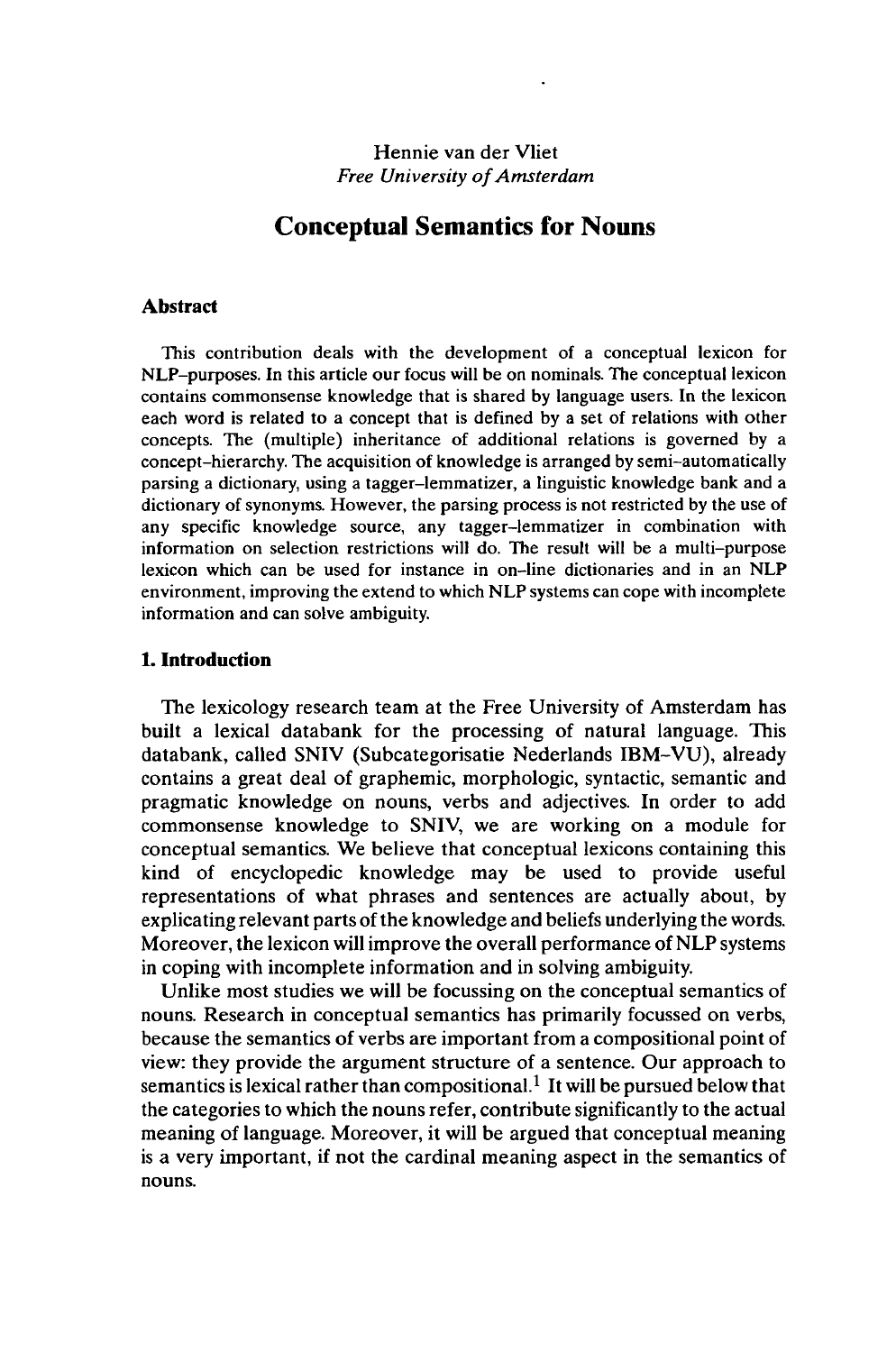This paper provides a brief overview of the project. In Section 2 our approach to conceptual semantics is presented. In Section 3 we comment on the representation of conceptual semantics by a relational database in combination with a concept hierarchy. The semi-automatic acquisition of conceptual knowledge, which is the subject of the next section, is based on semantic strategies. We use frames as patterns of expectation for extracting knowledge from machine-readable dictionaries. The process of acquisition is only semi-automatic, because the frames are drawn up manually. In Section 5 we discuss the resulting conceptual lexicon and we suggest possibilities for further research, with regard to the evaluation of the lexicon and the acquisition of additional knowledge gained when using the lexicon in NLP sessions.

### **2. Conceptual semantics**

In our view the semantics of a word may be defined as a combination of different types of meaning, including for instance conceptual, grammatical, collocational and associative meaning (see Martin 1992). The different aspects of meaning are not equally represented in each word; i.e. one aspect tends to be predominant. In this section we will discuss conceptual meaning and its representation. First we will discuss the relevance of conceptual meaning for nouns.

A concept can be extensionally defined as a set of objects. However, there is little room for lexical semantics in this view. To get a grip on the semantics of words, an intensional definition is necessary. From an intensional point of view a concept may be described as a list of conditions governing the recognition of objects as members of categories. Research in cognitive semantics indicates that, as a rule, these conditions are neither necessary nor sufficient, they function as defaults or patterns of expectation (e.g. Taylor 1989). The categories are based on graded membership: the objects may be more or less central to the category.

The SNIV-module for conceptual semantics is based on this cognitive point-of-view. In our terms, a concept is the representation of the knowledge which members of a linguistic community use in categorizing their world. Since the lexicon reflects this categorization, the concepts are the link between commonsense knowledge and the lexicon. The concept 'cat', for instance, is a representation of what people know about cats: they are furry pets, they catch mice and birds and they drink milk. As such the concepts are chunks of knowledge, linked to the lexicon, but not lexical in themselves.

A conceptual lexicon, which is to be used in an NLP environment, should contain linguistically relevant knowledge which is shared by the users of a language. Obviously it is impossible to collect all commonsense knowledge in a database, let alone to determine the extent of linguistic relevance of all this knowledge. Apart from the problem of acquisition and evaluation, there is the problem of computational efficiency; after all the module should be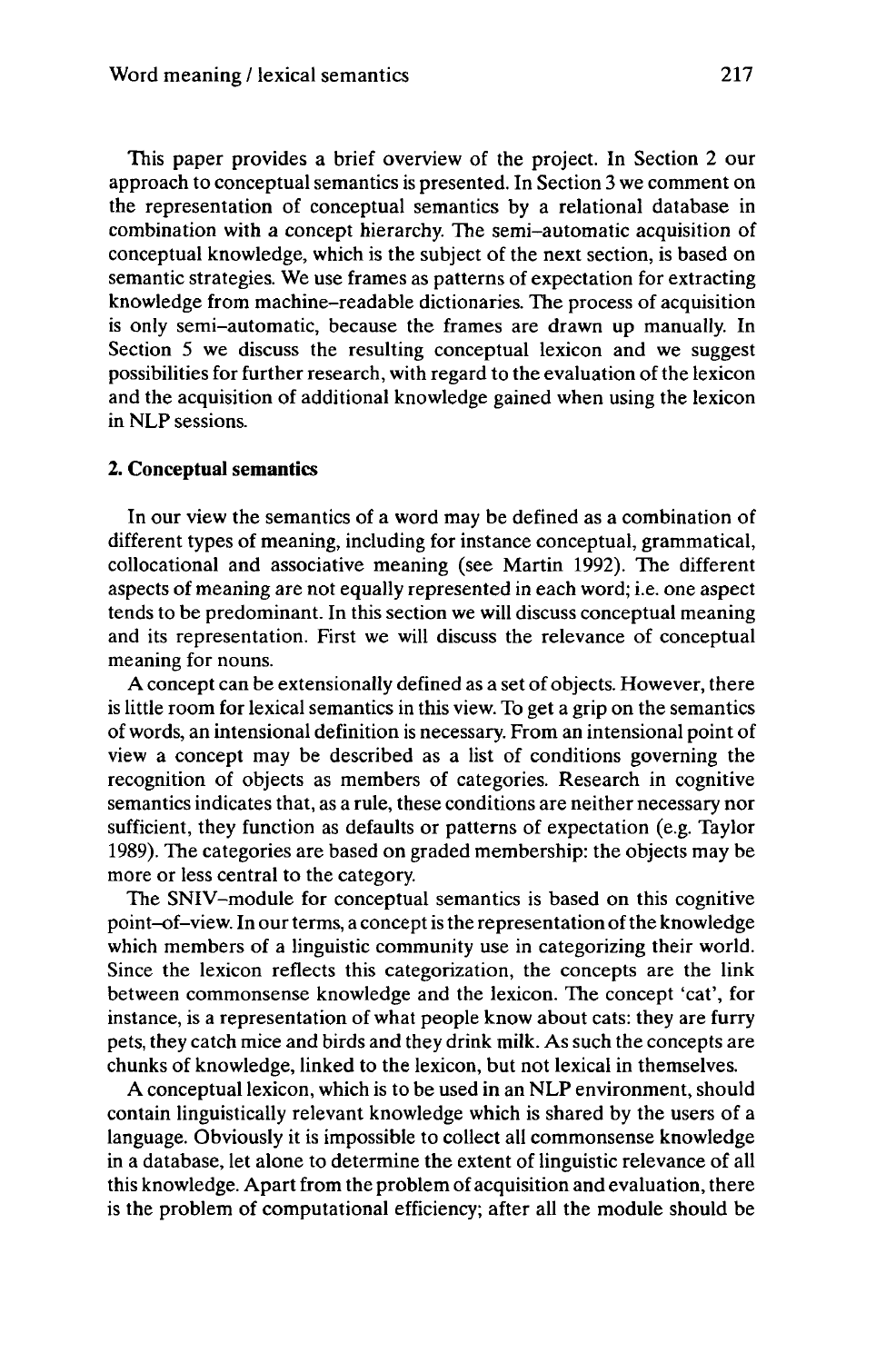working in an NLP environment. Finally, in agreement with the cognitive theory, we are convinced that once the central body of knowledge is obtained, the acquisition of lots of peripheral features will only marginally incresase the qualitative results. In practice this means that we do not tax ourselves unduly by trying to find the most extensive conceptual representation for each word. Instead we merely try to find the central properties, the properties that are most important in linguistic categorization, ensuring that the representations of the concepts can easily be changed and extended.

As noted above, conceptual meaning is just one aspect of lexical meaning. Not all the aspects of meaning are equally represented in different words. In the case of prepositions, for instance, the functional-grammatical meaning is of cardinal importance. Domain specific terms are the classic example of rich conceptual meaning (Martin 1992:3). Although it is clear that not all nounsshare this property, conceptual meaning may be considered to be their cardinal aspect of meaning. This applies specifically to concrete nouns. A word like *car* reveals a huge amount of knowledge about vehicles in general, specific cars, their properties and parts, their influence on the environment etc. This knowledge is linguistically relevant, because many sentences about cars cannot be properly understood without it. The next sentence for example, taken from the definition of *car* in the *Collins Cobuild English Language Dictionary,* presupposes that cars are driven by human beings:

(1) The car drove off, and Mrs. Foster was left alone.

This wealth of conceptual meaning and itsrelevance to our understanding of language, motivated our decision to concentrate on nominals rather than verbs.

In conclusion, a conceptual representation of commonsense knowledge provides a description of part of the semantics of words. It is relevant for natural language processing in that it allows us to express part of the meaning of a sentence; not with regard to truth values, but in terms of knowledge and beliefs. What is perhaps even more important is that a conceptual lexicon may also serve as a reference point for interpretation. As a reference point it can deal with incomplete information and ambiguity in a very natural and efficient way, by providing expectations that function as guidelines in syntactic and semantic analysis.

## **3. Conceptual semantics in SNIV**

The conceptual lexicon is subdivided in a set of categories. Each category is a hierarchically organized network of members: *pet*is part of the category *animal, dog* is a pet and*pitbull*is a dog. There is no formal difference between roots and terminal nodes, they are all concepts; the top and the bottom of a hierarchy are arbitrarily fixed.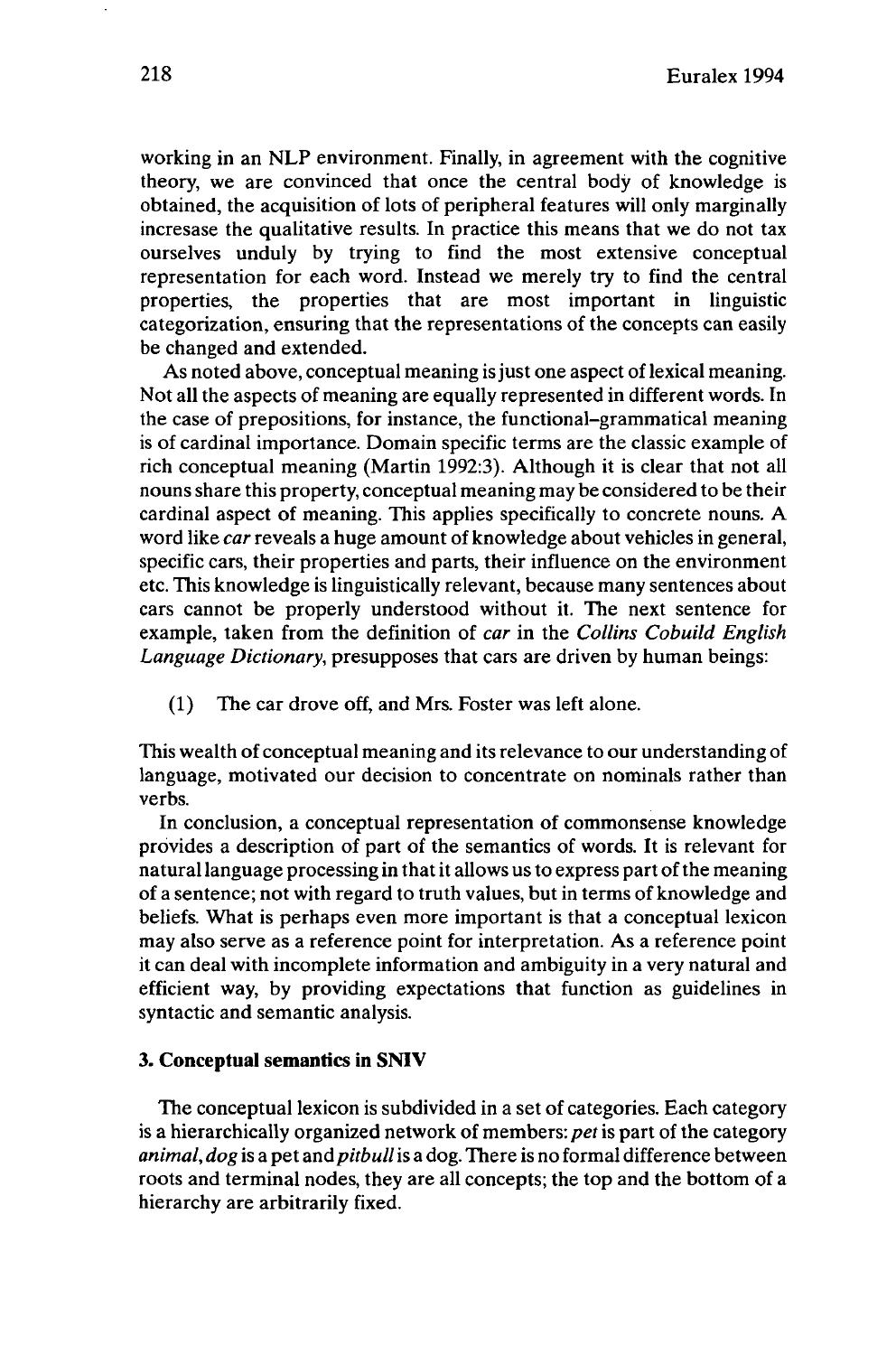A category is defined by a set of potential properties that are shared by its members: pets may be animate, they may be owned by someone, they may be part of a family and they may live in a house. These properties are potential because they are merely expectations. They are not necessary or sufficient for membership of a category, but as a set they do function as a criterion of graded membership. The properties which distinguish concepts are represented in relations. Each relation is a three-place predicate. The first predicate is the name of the defined concept, the second is the relation and the third is the related concept:

(2) rel(cat,has\_part,whiskers). rel(cat,function,companionable).

The members of the pet-concept inherit the relations from *pet* and from *animal* (the root). The fillers for the related concepts are inherited by default, but they may be overruled, specified or blocked. The inheritance of the values of hyperonym concepts is guided by the hierarchical structure of the categories. The categories are represented as networks of isa-relations:

(3) rel(pet,isa,animal). rel(feline,isa,animal). rel(cat,isa,pet). rel(cat,isa,feline).

As was pointed out above, there is not just one, but a set of networks, since there is no ultimate root or 'superconcept' that covers all other concepts. Each concept may be a member of several networks and may therefore inherit relations from each of these (multiple inheritance). As a consequence the concept *cat* may inherit properties both from *pet* and from *feline.* Although multiple inheritance can give rise to problems such as contradictory relations, it is a very powerful tool for storing information in an economical way (see Touretzky 1987).

In related research the set of properties defining a category is often referred to as a frame (e.g. Martin 1992). We only use this term in the context of the acquisition of the relations and their values, since once they are gathered, they are stored separately in the database. There is no need to organize them in frames, because the frames can be produced within the database: the frame for *cat* is the subset of the relations with *cat* as a first argument. In the same way the subset of all pets can be found, the subset of all the parts of pets, the subset of pets with wings and even the subset of pets with wings that are not birds. In conclusion, all kinds of operations on sets are possible, because the lexicon functions both as a database and as a flexible inference system.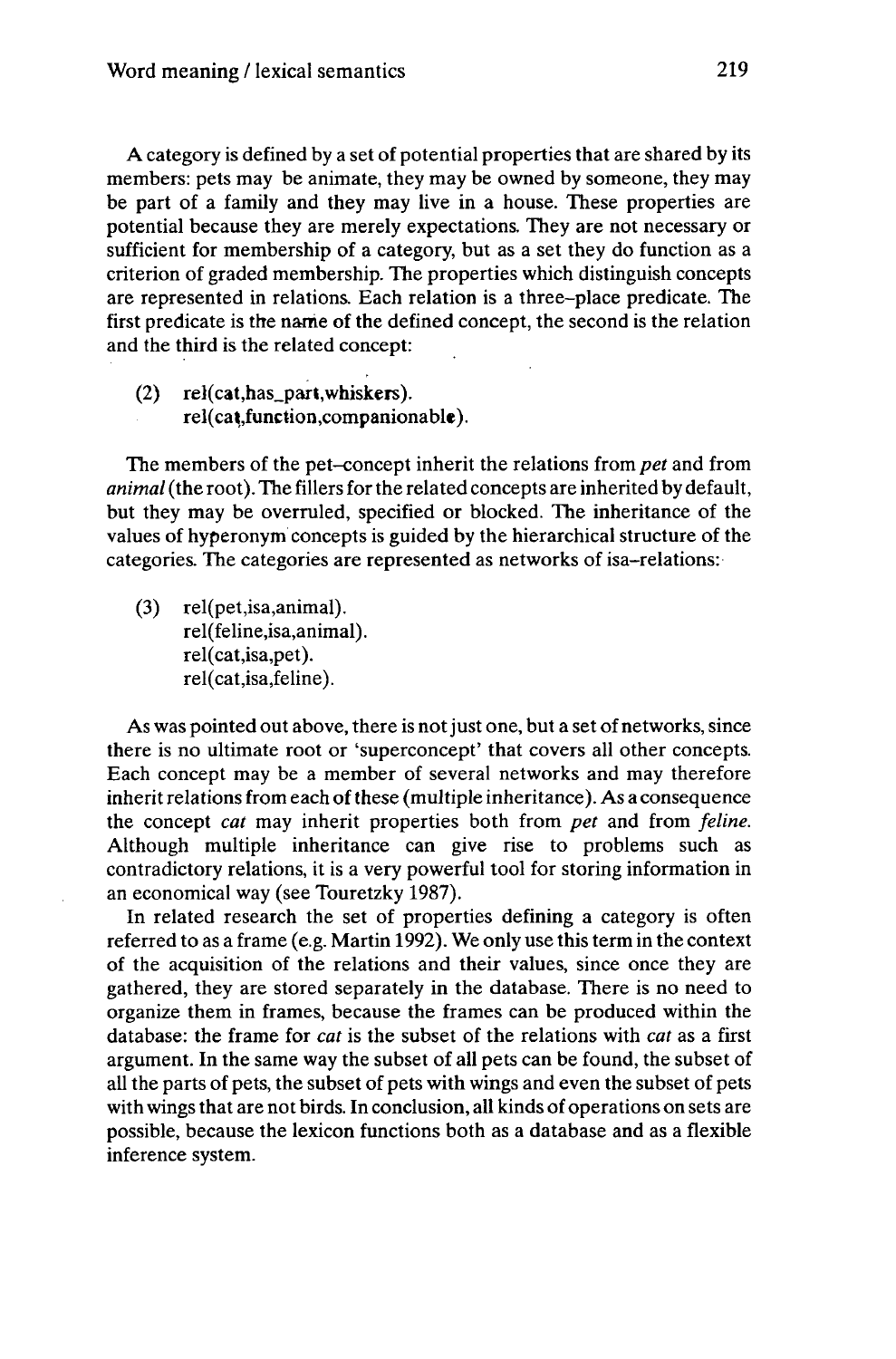## **4. Acquisition**

Building a semantic network for everyday knowledge is an ambitious project. We already mentioned the storage problem, but an even greater problem is the acquisition. In principle, all human knowledge can be relevant, but we are specially interested in the most characteristic knowledge about words, the kind of knowledge one expects to find in a dictionary. Accordingly we decided to carry out the acquisition by conceptually parsing dictionary definitions.

We make use of four sources:

- <sup>a</sup> machine readable version of the *Van Dale Basiswoordenboek Nederlands* (BVD)
- a machine readable version of the *Van Dale Groot Woordenboek van Synoniemen* (SVD)
- the SNIV databank
- D-TALE, a tagger-lemmatizer for Dutch, developed by the lexicology research team at the Free University of Amsterdam

The BVD is a dictionary for children between the ages of 10 and 15. It contains 25000 frequently used Dutch words. The style and content of the definitions are simple and straightforward, which makes them very suitable for automatic knowledge extraction.

The SVD contains about 45000 entries, subdivided into 2000 categories. The machine readable version can be seen as a set of monotonie hierarchical networks, in which each network represents a category. An example of such a category is *vervoermiddel*(means oftransport). The path in the network for *taxi (taxi)* looks like this:

(4) vervoermiddel (means of transport) •> voertuig (vehicle)  $\rightarrow$  motorvoertuig (motor vehicle)  $\rightarrow$  auto (car)  $\rightarrow$  taxi (taxi)

By transforming the SVD networks into isa-relations, we are building up the hierarchical networks mentioned above. The information in the SVD is also used to conceive a flexible way of pattern matching: if the conceptual parser expects *vehicle*, but finds *car*, the SVD causes it to conclude that there is a perfect match. In other words, the related concept may be specified by any concept it dominates.

The output of the tagger-lemmatizer D-TALE is the basis for an elementary syntactic preprocessing. Out of the tagged and lemmatized definition strings the preprocessor builds minimal np's and pp's, and determines their heads. Nominal heads are important because they are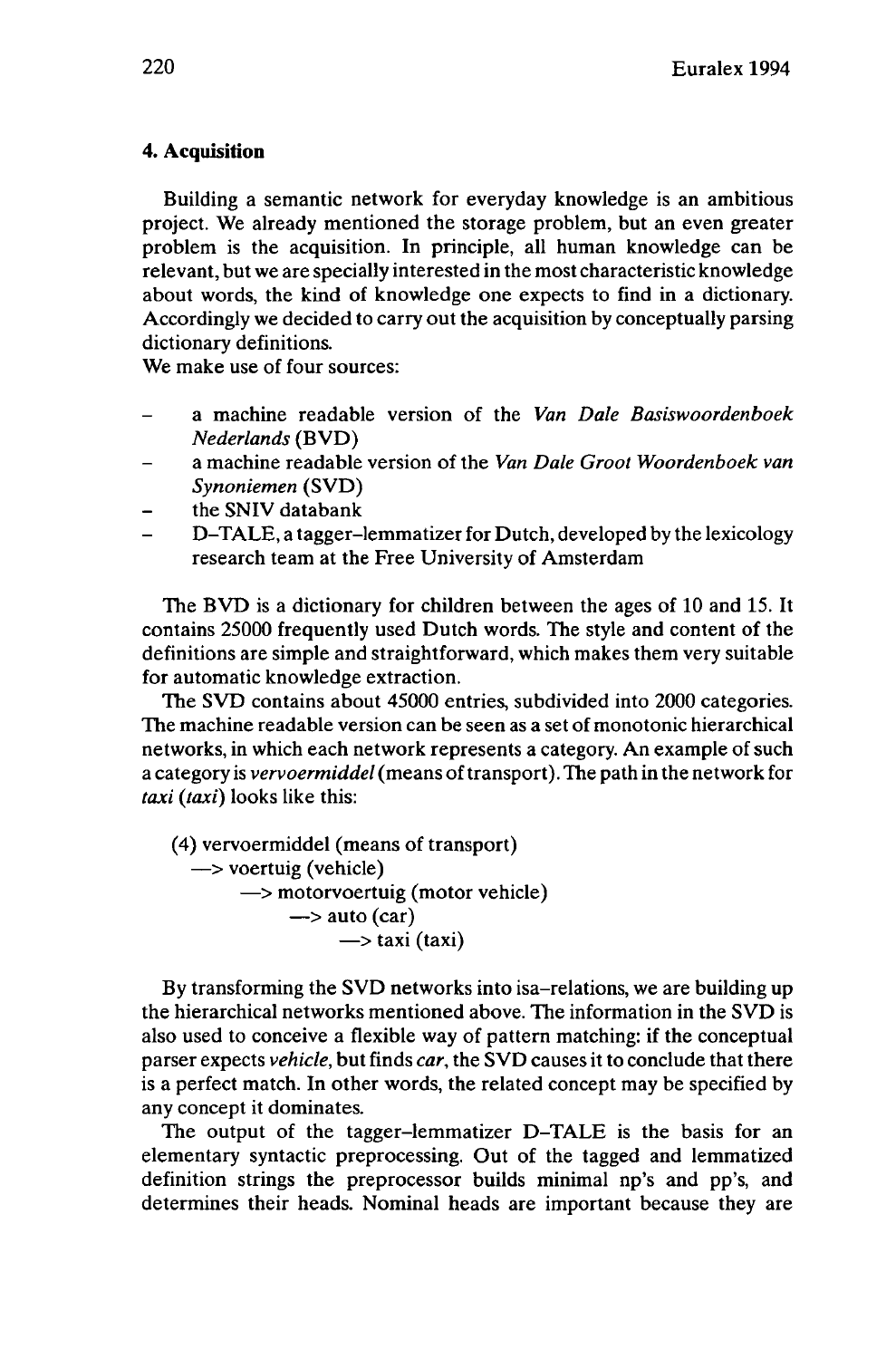candidates to be the object of a relation. Prepositions provide extra evidence for the kind of relation that is involved.

The SNIV-databank provides the syntactic information to rally round the preprocessor. Moreover it provides markers for selection restrictions on nominals, like <animate>, <substance> and <artefact>. These markers are used for the acquisition of conceptual knowledge, as will be discussed below.

Our means of knowledge acquisition through conceptual parsing is not merely restricted to the use of the dictionaries we mentioned above. Most dictionaries will meet the needs of conceptual parsing, as long as they provide the everyday encyclopedic knowledge that conceptual semantics is based on. The same holds for the tagger-lemmatizer and the hierarchical network. Although the acquisition is not restricted to specific dictionaries and tools, it is obvious that the quality of the knowledge resources will have a serious impact on the results.

Having discussed the resources of knowledge we use, we now shift to the knowledge acquisition. The first step in the acquisition is building a frame for <sup>a</sup> specific category<sup>2</sup> . This is done manually, based on words that are considered to be prototypical members of the category, because they are expected to contribute the most relevant relations. The categories and prototypes are provided by the SVD<sup>3</sup>. Some examples of relations for **vervoermiddel** are **has\_part,** with an artefact as a related concept, and **transports** with human beings (as passengers) or concrete objects (asfreight) as a related concept. The relations are presented in three-placed predicates, the first argument being the subject of the relation, the second the kind of relation and the third the object of the relation:

(5) rel(vervoermiddel,has\_part,artefact). rel(vervoermiddel,transports,passenger). rel(vervoermiddel,transports,freight).

The relevant definitions are tagged and lemmatized by D-tale and the results are interpreted by the preprocessor: the nominal heads are sorted out, adjectives are attached to the nominals and the prepositions are related to the nominal heads ofthe np's which are imbedded in the pp's. As an example the entry for *aak* (barge) in the BVD is presented:

(6) *aak*

boot met een platte bodem voor vrachtvervoer over rivieren en kanalen *(barge* ship with a flat bottom for goods carriage on rivers and canals)

D-tale provides a list ofthe tagged and lemmatized wordsin the definition and the preprocessor builds the minimal np's and pp's. As a results the nominal heads *boot, bodem, vrachtvervoer, rivier* en *kanaal* are proposed to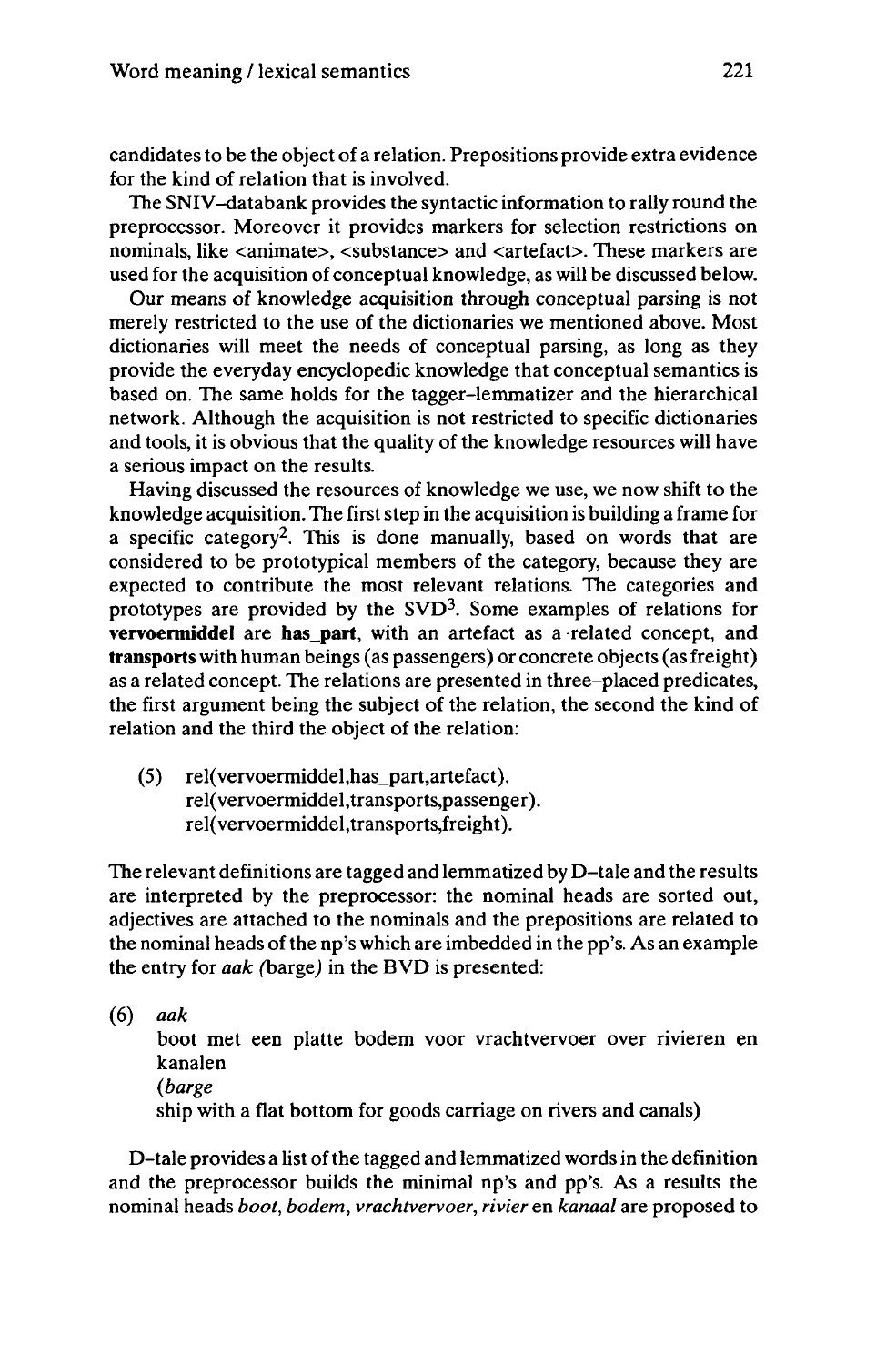be in some relation to *aak.* Since *bodem* is in a prepositional phrase, its relation to *aak* is expressed by *met.* The relations between *aak* and *rivier* and *aak* and *kanaal* are expressed by *voor.* In addition the adjective *plat* (the citation form of *platte)* is attached to *bodem:* the property 'plat' holds for *bodem* if *bodem* is in relation to *aak.* This information is represented in the same format as the frames:

(7) rel(aak,REL,boot). rel(aak,REL,bodem). rel(aak,prep(met),bodem). rel(aak,prop(plat),bodem). rel(aak,REL,vrachtvervoer). rel(aak,prep(voor),vrachtvervoer). rel(aak,REL,rivier). rel(aak,REL,kanaal). rel(aak,prep(over),rivier). rel(aak,prep(over),kanaal).

After the syntactic preprocessing of the definitions, the proposed relations are compared with the relations in the frames to select the relevant second argument, the kind ofrelation. Relevantinformation is provided by the trees of the SVD, the entries of the SNIV databank and can be found in the preposition-relations. The values of the third argument of the frame-slots serve as selection restrictions for the nominal heads in the third argument of the proposed predicate: if some third argument in a proposed vehicle-predicate according to SNIV is an artefact, it may be combined with the has\_part relation (recall that SNIV provides all the relevant information by the markers). In addition to the selection restrictionsthe processis guided by prepositions. Prepositional heads provide extra evidence for the filling of the slots by the nominal heads of embedded np's. This is necessary to prevent the system from errors and because severalslotsin a frame might be specified for the same selection restriction.

As an example I again use the *aak*-predicates. For each of these  $aak$ -relations with a variable as a second object the question is which of the frame-relation is involved. In the SVD *aak* is called a *vervoermiddel* and as a result the *vervoermiddel-frame* is activated. In the case of *rel(aak,REL,bodem),* SNIV gives the information that *bodem* in one of its meanings is an artefact. As is shown in 5), artefacts may serve as the object in a has\_part-relation. The preposition *met* is an additional indication and as a result the *rel(voertuig, has\_part,artefact)* and *rel(aak,REL,bodem)* can be merged, resulting in *rel(aak,has\_part,bodem).*

In the system sketched above, the knowledge acquisition may be seen as a conceptual analysis of a dictionary. The bootstrapping problem of conceptual parsing without a knowledge base is solved by manually constructing the frames providing a set of relations which function as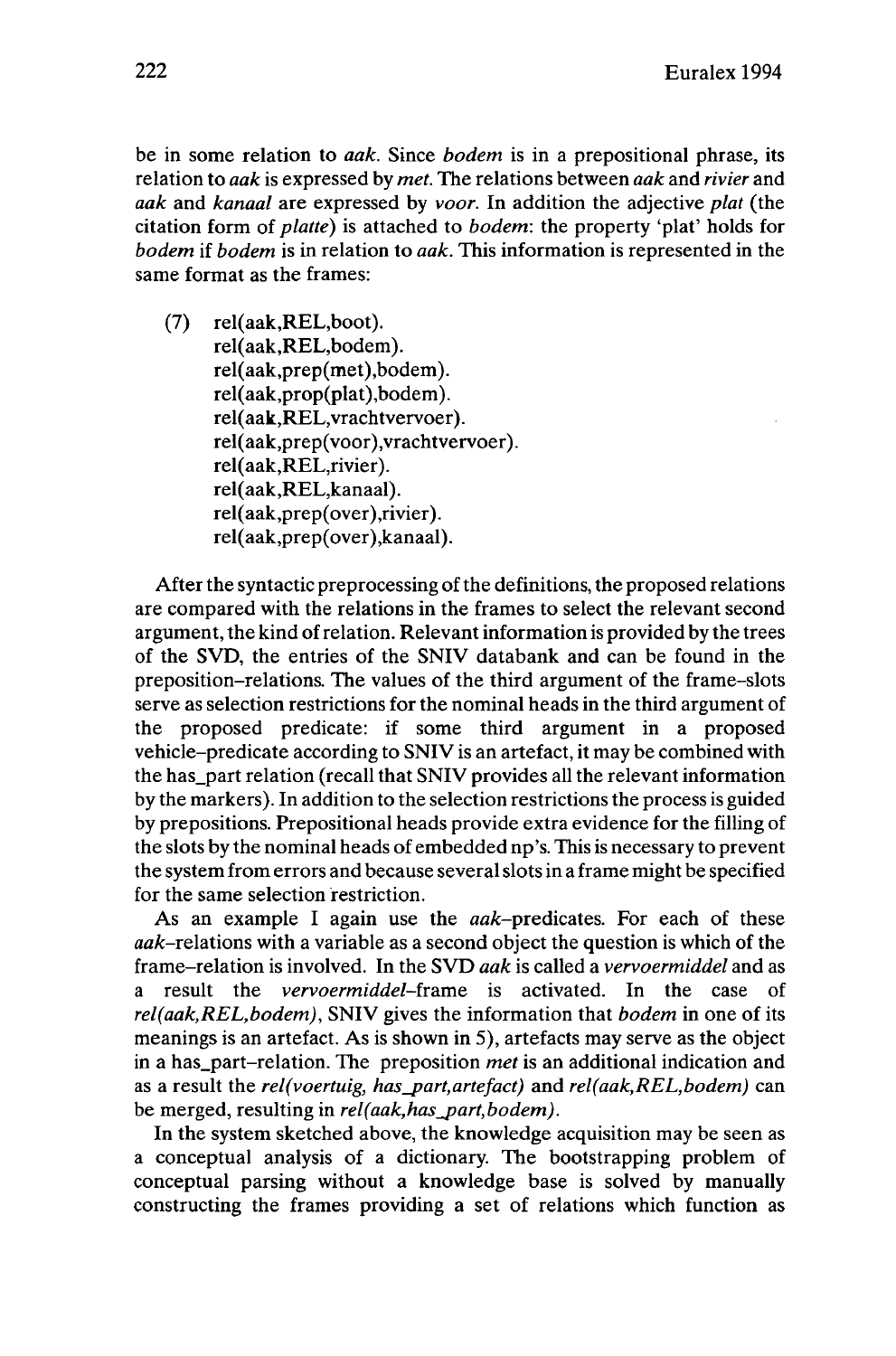expectation patterns of what may be found in the definition. In the next section the structure and properties of the resulting system are discussed.

## **5. The results**

The outcome of the process of acquisition is a network and a database:

- a multiple inheritance network representing the conceptual hierarchy
- a set of relations representing the properties.

The hierarchical network of isa-relations is a multiple inheritance network because the hierarchy originates both from the SVD and the BVD. In the BVD for instance *caravan* is called a small cottage (on wheels), while according to the SVD a caravan is a vehicle. Both the hierarchies will provide useful information.

All relations, the isa-relations as well as the others, are small chunks of conceptual meaning of both the defined and the related concepts. The database-relations of each concept originate from the frames of the categories the concept belongs to and the value of the third arguments, the objects ofthe relations, are specified by the information in the dictionary. Not all objects are specified by a concept, they are minimally specified by a semantic marker. On the other hand there are relations originating from the dictionary in which the proper relation cannot be specified. In (8) the first relation is to be found in the frame, the second is a result of the parsing of the defiition, as is shown in (7).

(8) rel(aak,transports,{HUMAN/FREIGHT]). rel(aak,REL,vrachtvervoer).

Until now the system is not able to recognize *vracht* (goods) in the compound and as a result both the object of the transport-relation and the relation of the *vrachtvervoer-predicate* cannot be detected. However, the database does indicate that a barge is expected to transport whatever may be called human or freight and that a barge has an unspecified relation with goods carriage.

Apart from these explicit relations and categories, there are many implicit relations and categories, that may be derived from a combination of the explicit relations and the inheritance network: if the transport-relation for *car* has a human object, all humans in the database will be appropriate passengers for *car* and all its hyponyms. This can be overruled by an explicite object. If for instance *driver* is the object of the used\_by-slot, it cannot also occur as a passenger. Apart from this relations can be derived in an indirect way, because concepts are not only the subject of the relations in their frame but also be the object in any other frame. As a result, the knowledge of a concept in the lexicon is not restricted by the definition of the corresponding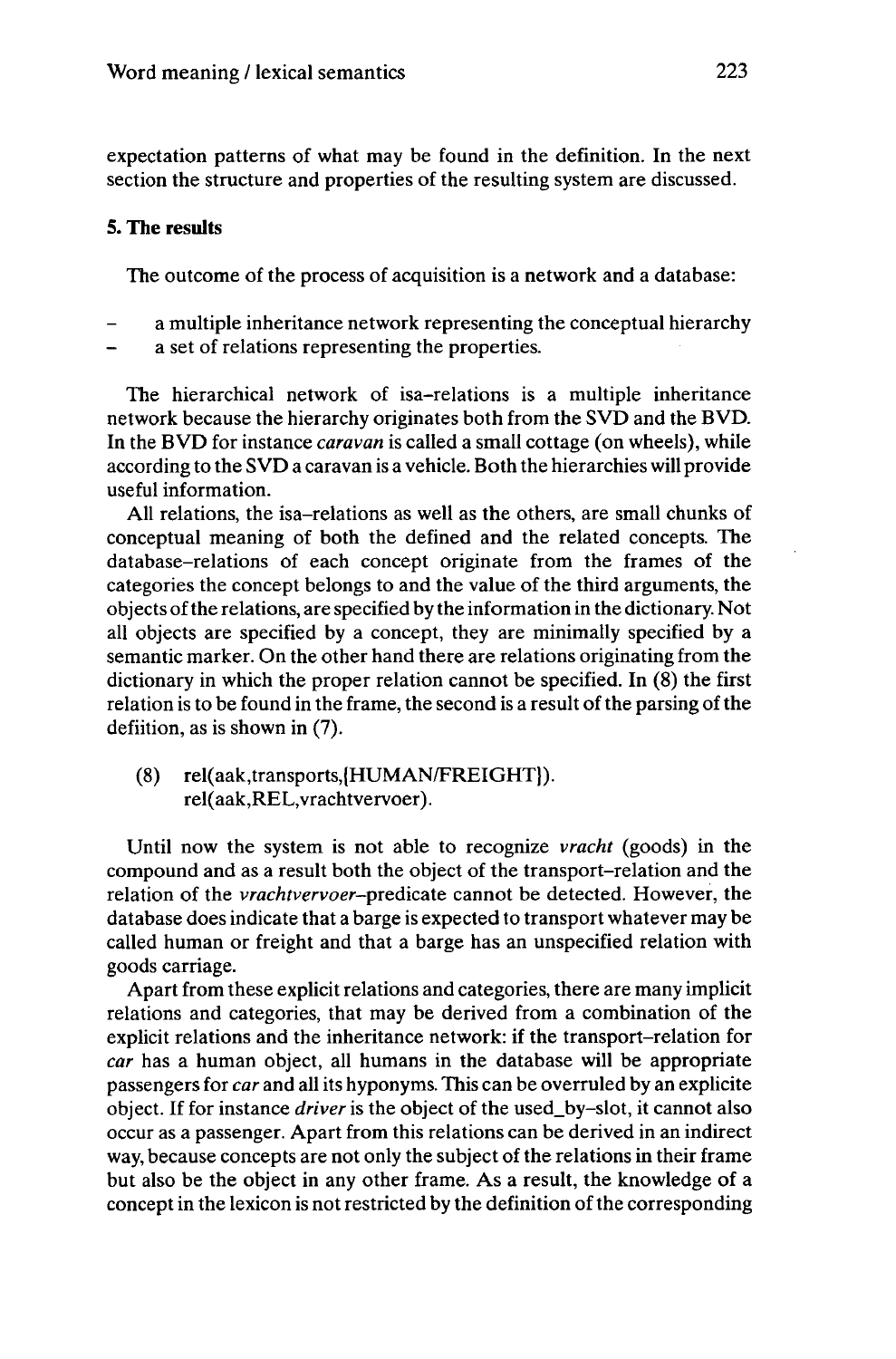word in the BVD; the relations based on information provided by other definitions are also available.

As was pointed out in Section 2, the formalism of the relations supports the creation of subsets of relations by putting restrictions on the subject, on the relation, on the object and on combinations of these. By producing subsets, new categories may be defined, such as the category of artefacts that have something to do with eating a meal. Such a subset is created by searching for allthe relations with *meal* or a hyperonym of*meal* as a subject or as an object. Generation by inference is an illustration of the power of the semantic description as a result of the organizational set-up of the conceptual lexicon.

We would like to emphasize that the acquisition should be an ongoing proces, of which the parsing of a dictionary is only the beginning; after all, acquisition from dictionaries will only provide a very small selection of the everyday knowledge of language users. The objectives of further study will be a permanent evaluation of the relations, the slots and the fillers. This may for instance be done by keeping record of which of the slots are actually used in NLP-sessions. A related topic is additional knowledge acquisition, in which unknown words are stored and a record is kept of what (words belonging to) categories cannot be retrieved during NLP-sessions. In this way, the parsing of dictionaries may be seen as a way of bootstrapping.

## **6. Conclusion**

The objective of the present article was to describe the structure of a conceptuallexicon we are constructing as a module in a lexicon which will be used for NLP-purposes, and to describe the acquisition of the conceptual knowledge.

The structure of this module for conceptual semantics is simple. The conceptual semantics of a word are described in terms of a set ofrelations to other words. Yet the structure provides for multiple inheritance and for the inference of implicit relations and categories. The acquisition of the conceptual knowledge can be described as a conceptual parsing of a dictionary. Since the sets of relations must be built manually, the process is only semi-automatic.

For the building of the system a dictionary, a tagger-lemmatizer and information on selection restrictions are needed. We also use a machine readable dictionary of synonyms, which is helpful. We would like to stress that any dictionary and tagger will do. In an NLP-environment, the module will be a powerful tool for the interpretation and the representation of the conceptual semantics of a sentence and may be of help in treating notorious NLP problems such as ambiguity and incomplete information. Other uses of the conceptual lexicon are for instance lexical disambiguation and term-generation in on-line dictionaries.

At this moment the system is only in an experimental stage and there is still research to be done on the development of the lexicon. In the last section we